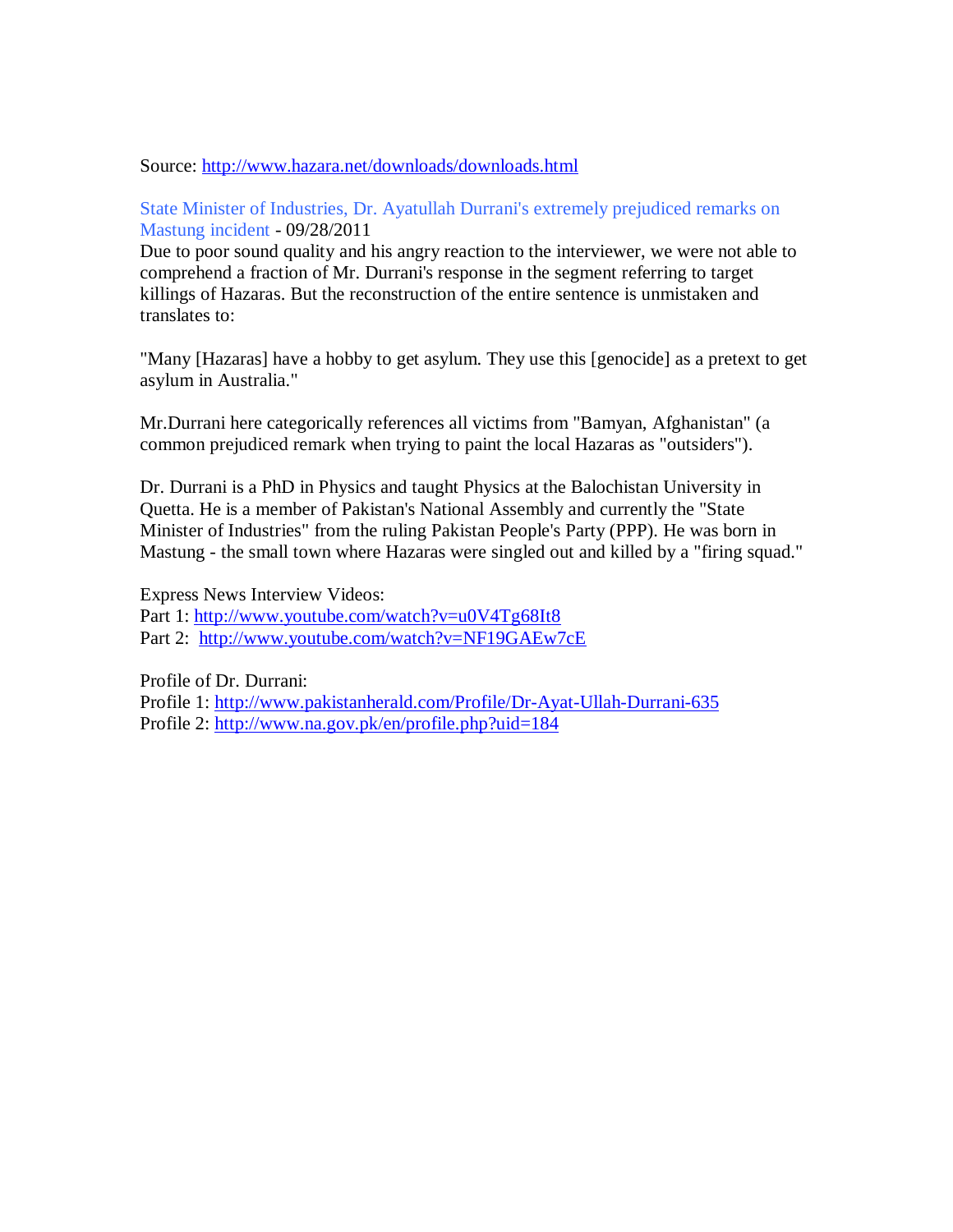## Profile: Dr.Ayat Ullah Durrani



He Defeated Maulana Ghafoor Haidry,Sardar Sanaullah Zahri Chief of Jhalawan,Prince Faisal Dawood Khan Of Kalat.

Personal Data

Name : Dr. Ayatullah Durrani

Father's Name : Maulana Muhammad Umer

Date of Birth : 01/01/1956

Place of Birth : Mastung (Balochistan)

Educational Achievement :

PhD : Physics M.Sc : Physics M.Sc : Library Science

Post Graduate Diploma : Computer Science

Islamic Education : Certificate in Islamic Education

I. Principal (Mohtamim) : Madarssa-tul-Uloom Pring Abad, Mastung, Balochistan.

II.Chairman : Maulana Muhammad Umer Foundation (Regd),Ambulance Service, Civil Hospital, Quetta.